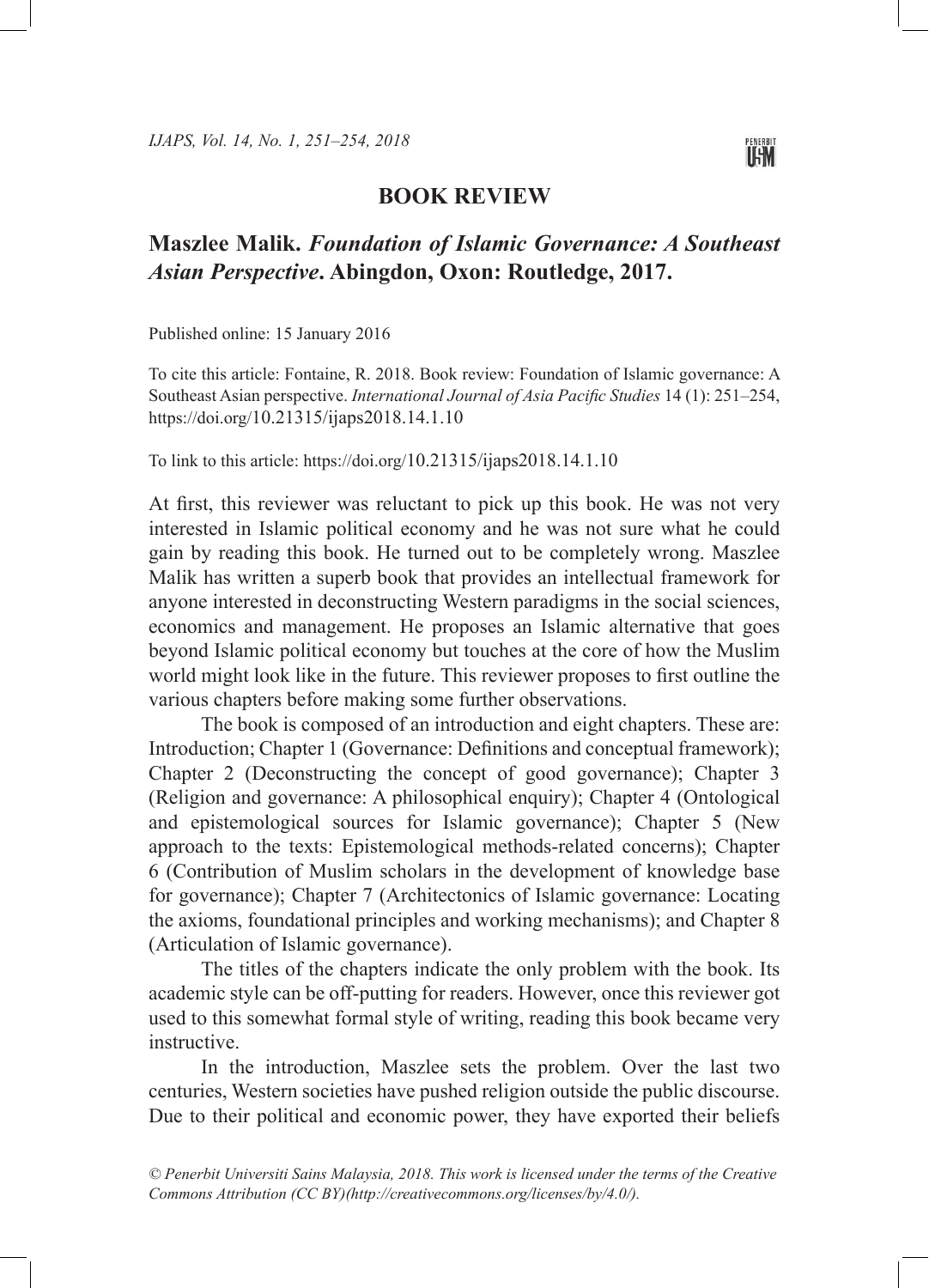about governance to the rest of the world. At the same time, religion is making a comeback. Will this be a repeat of history? This seems to be the fear of Western intellectuals. Will society return to the Dark Ages? Or will religion be a positive force for change but without a return to the past? To make a positive contribution to this debate, Maszlee argues that Muslim scholars need to look at their sources in a new light.

The first chapter, probably the least interesting, starts by defining various concepts—like governance, modernity and so forth. This experience is a reminder that almost all social sciences are rooted in the Western historical experience. This reviewer realises that definitions are important, but the first chapter lacked anything concrete to get excited about. Perhaps Maszlee should have merged the introduction (which set up the problem nicely) with the first chapter to better hook the reader. This reviewer felt somewhat disappointed by the first chapter.

The second chapter is much more interesting. First of all, it is well researched. For example, this reviewer did not know that the "colonialist mindset" actually originated with the ancient Greeks. Second, Maszlee systematically deconstructs many concepts—such as governance, modernity, development and science—and shows how they are rooted in a Europeancentric worldview. A certain humour runs through this chapter—for example the discourse on development is defined as "a set of practices and beliefs that are part of the Western political and cultural imagination"  $(47)$ —that makes this chapter much more engaging.

The third chapter was more serious. Can religion be a force for positive change? In this chapter, Maszlee shows that religion is not a monolithic concept. The European experience was somewhat unique and has framed the way religion and governance are viewed. However, religion is already a positive force in many parts of the world. For example, in Central and South America, "theologies of liberation" have really helped the people deal with poverty and fight against injustice instead of simply connecting with the sacred. Similarly, many Islamic movements are working hard to benefit their communities in various parts of the Muslim world. This reviewer would have like more explanations and more numbers to back up the claims that Maszlee was making. It's almost as if he knows his subject so well, he forgets that other readers might not be as familiar and that extra explanations enhances his points.

The title of the fourth chapter—"Ontological and epistemological sources for Islamic governance"—was somewhat vague but it turned out to be a thorough discussion about *tawhid* and other related concepts. Muslims are so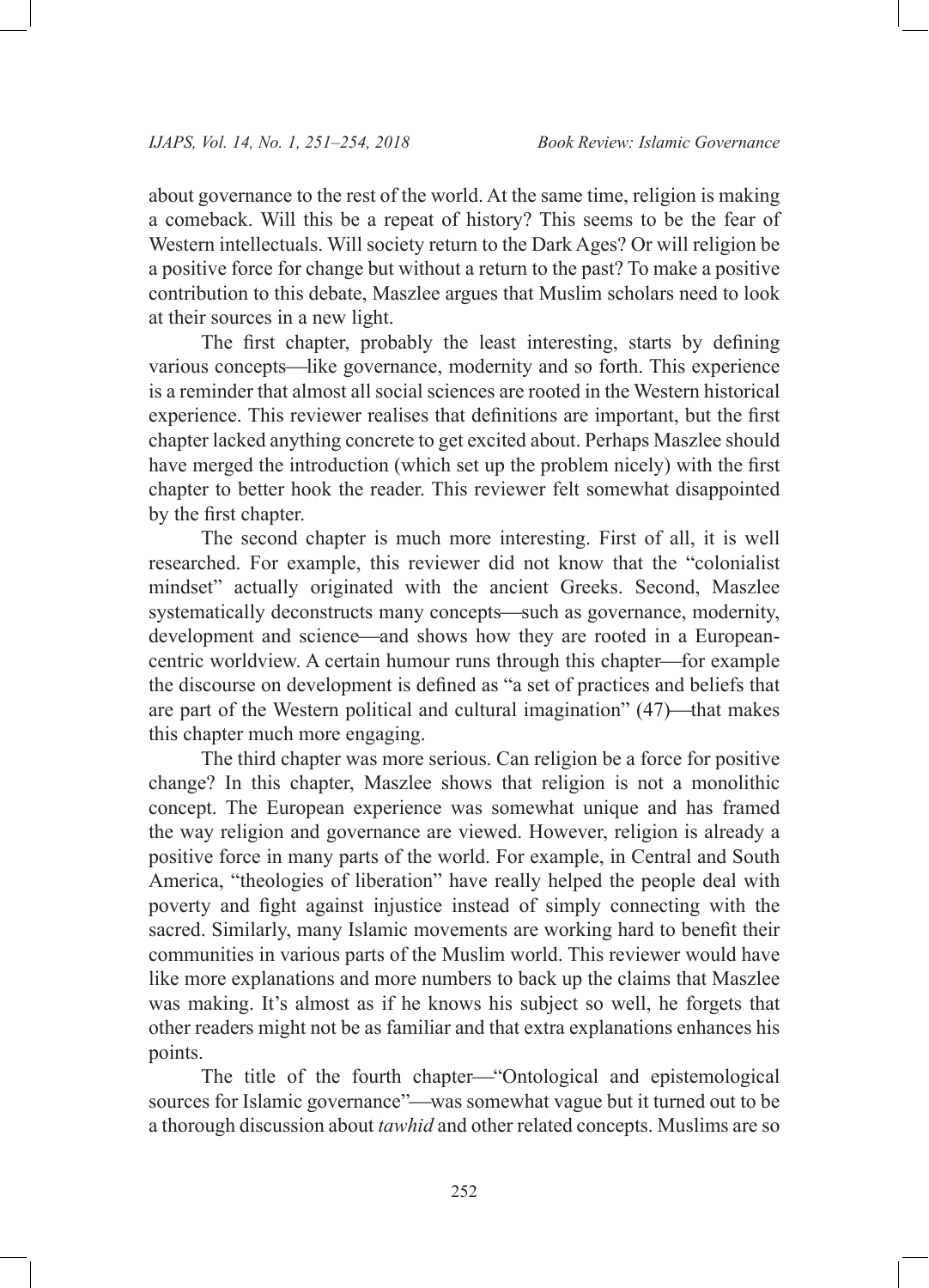used to discussing *tawhid* within the framework of theology that one forgets that *tawhid* is a broad concept with multiple implications and applications. Maszlee does a good job at explaining the original meaning outside of the framework that Muslims are used to. Maszlee's argument seems to be that if Muslims scholars are going to make a positive contribution, they have to take concepts—like *tawhid*—but apply them more broadly. This highlights the fundamental problem with the Western discourse on governance. It assumes that there is only this world. The practical implication of tawhid is that before making any decision, Muslims would think about the consequences in this world and the next, for themselves and the society around them. Towards the end of the chapter, Maszlee raises an issue that runs through the rest of the book. Are Muslims encouraged to work together with non-Muslims for the common good? Maszlee reviews the historical evidence to support his points. At the stage, this reviewer was thoroughly engaged with the book and reading it slowly and carefully.

The fifth chapter focuses more on some technical issues—such as whether legal rulings should reflect a deontological or a consequentialist perspective. There is a rather interesting discussion on the evolution of the *maqasid al-shariah*. However, this chapter was quite brief so maybe some additional material could have helped readers better appreciate the points being made.

The sixth chapter reviews the contributions of classical Muslim scholars to the field of governance. Maszlee briefly reviews the contributions of al-Mawardi, al-Juwaini, Ibn Taymiyyah and Ibn Khaldun among others. The approaches of newer scholars in the 19th and 20th century is also analysed. It is clear that many decisions made in the past were based on *ijtihad* due to contextual considerations at the time. The question is whether Muslims today are going to replicate these decisions or develop a new set of decisions based on sound ontological and epistemological principles but reflecting current contextual factors. This reviewer found this historical perspective very useful, well-organised, comprehensive, yet concise.

The seventh chapter is by far the most fascinating chapter in the book. It is also the longest as it is about 60 pages long. It reviews the key axioms that underpins Islamic governance. Many of these axioms are well known—such *tawhid*, *amanah*, *ukhuwaah* and the like—but this reviewer was quite impressed with Maszlee's analysis of the importance of sustainable development. This is a new theme in economics and management. But there is no doubt that the current economic system is completely unsustainable and destroying the planet in process. Unless there is a complete shift to sustainable development,